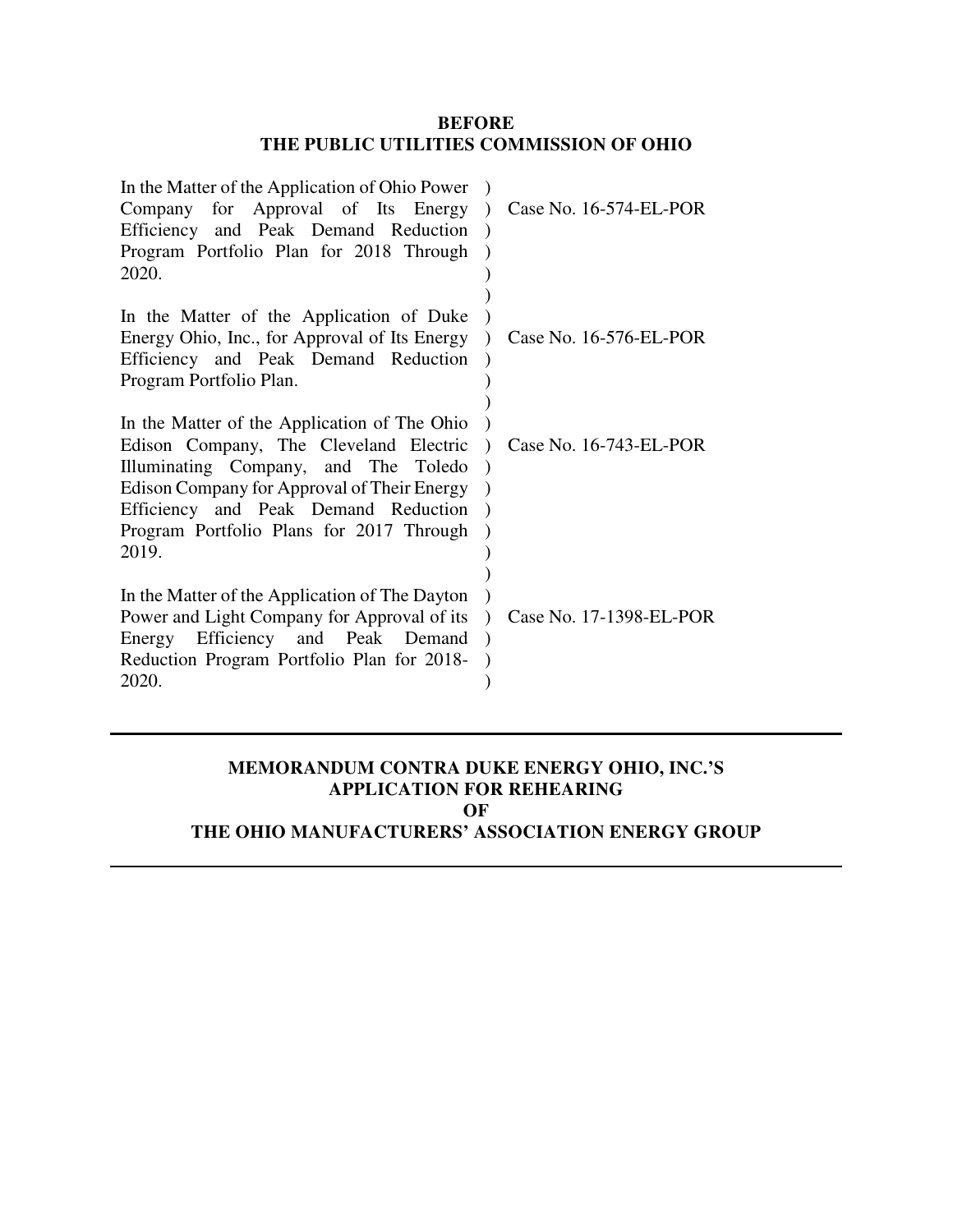### **I. INTRODUCTION**

On November 18, 2020, the Public Utilities Commission of Ohio (Commission) issued its Finding and Order (Order)<sup>1</sup> and Third Entry on Rehearing (Third Entry)<sup>2</sup> in the above-captioned proceeding. In its Third Entry, in light of a decision issued by the Supreme Court of Ohio on October 19, 2019, $3$  the Commission removed a cost cap of \$38.6 million that it previously imposed on Duke Energy Ohio, Inc.'s (Duke) recovery from customers for its 2018 and 2019 Energy Efficiency/Peak Demand Reduction (EE/PDR) costs.<sup>4</sup> The Commission also reduced Duke's maximum allowable shared savings to \$7.8 million (pre-tax) annually from \$12.5 million.<sup>5</sup> Lastly, the Commission prohibited Duke from recovering lost distribution revenue after December 31, 2020, even if the lost distribution revenue is attributed to energy savings achieved in 2018, 2019, or 2020, and ordered all electric distribution utilities' (EDUs) EE/PDR riders to terminate, effective January 1, 2021.<sup>6</sup>

Subsequently, Duke filed its Application for Rehearing and asserted that the Commission's Third Entry and Order were unlawful and unreasonable to the extent that the decisions imposed a cap on Duke's shared savings and prohibited Duke from collecting lost distribution revenue and shared savings after December 31, 2020.<sup>7</sup>

<sup>1</sup> *In the Matter of the Application of Duke Energy Ohio, Inc. for Approval of its 2017-2019 Energy Efficiency and Peak Demand Reduction Program Portfolio Plan*, Case Nos. 16-576-EL-POR, et al., Third Entry on Rehearing (November 18, 2020) (hereinafter, "Third Entry").

<sup>2</sup> *In the Matter of the Application of Duke Energy Ohio, Inc. for Approval of its 2017-2019 Energy Efficiency and Peak Demand Reduction Program Portfolio Plan*, Case Nos. 16-576-EL-POR, et al., Opinion and Order (November 18, 2020) (hereinafter, "Order ").

<sup>3</sup> *In re Application of Ohio Edison Company*, 158 Ohio St. 3d 27, 2019-Ohio-4196 139, N.E.3d 27 (hereinafter, "*FirstEnergy* Decision").

<sup>4</sup> Third Entry at ¶¶ 49-51.

<sup>5</sup> Id. at ¶ 53.

<sup>6</sup> Id. at ¶ 57; Order at ¶¶ 8, 11.

<sup>7</sup> Duke's Application for Rehearing at 1-2 (December 18, 2020).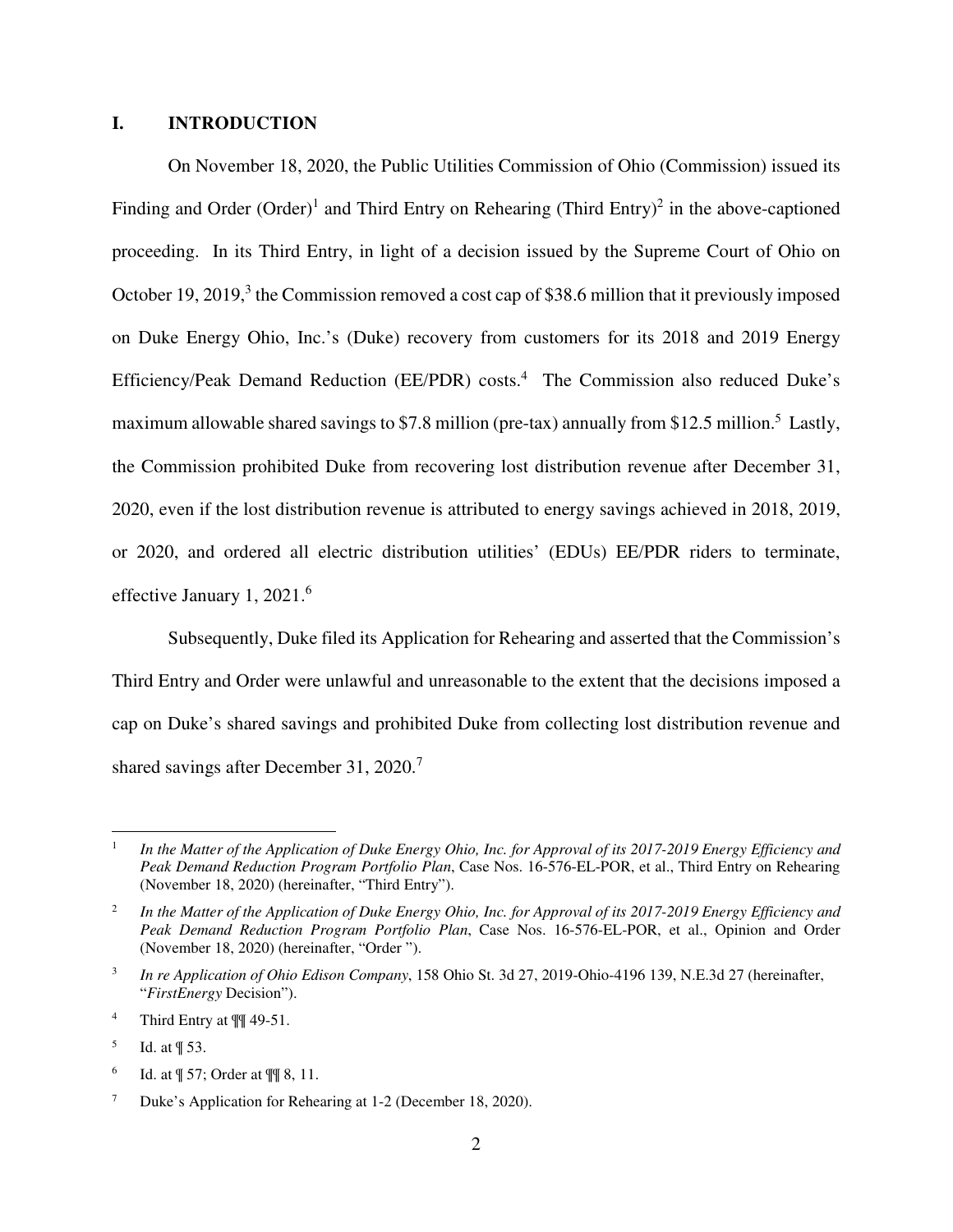The Ohio Manufacturers' Association Energy Group (OMAEG) has actively participated in the underlying proceeding and opposes Duke's attempt to collect lost distribution revenue and shared savings from customers beyond December 31, 2020, in violation of the plain text of Am. Sub. H. B. 6 (H.B. 6.), which was enacted subsequent to the Amended Stipulation and Recommendation filed in Case No. 16-576-EL-POR on September 27, 2017. Accordingly, the Commission should deny Duke's Application for Rehearing regarding the continuation of its EE/PDR rider beyond December 31, 2020 to collect lost distribution revenue and shared savings for the reasons further explained below.

## **II. ARGUMENT**

# **The Commission Should Deny Duke's Application for Rehearing as R.C. 4928.66(G)(3) Prohibits Duke's Recovery of Lost Distribution Revenue and Shared Savings After December 31, 2020.**

In its Application for Rehearing, Duke attempts to collect from customers lost distribution revenue and shared savings after December 31, 2020, purportedly pursuant to R.C.

4928.66(G)(3).<sup>8</sup> But R.C. 4928.66(G)(3) provides that:

upon the date that full compliance…is deemed achieved…any electric distribution utility cost recovery mechanisms authorized by the commission for compliance with this section shall terminate except as may be necessary to reconcile the difference between revenue collected and the allowable cost of compliance associated with compliance efforts occurring prior to the date upon which full compliance… is deemed achieved….

The foregoing language is clear and unambiguous. As the Commission correctly acknowledged,

the General Assembly expressly instructed utilities' cost recovery mechanisms (the EE/PDR

riders) to terminate once full compliance is achieved, except for final reconciliation between

<sup>8</sup> See, e.g., Duke's Application for Rehearing at 10.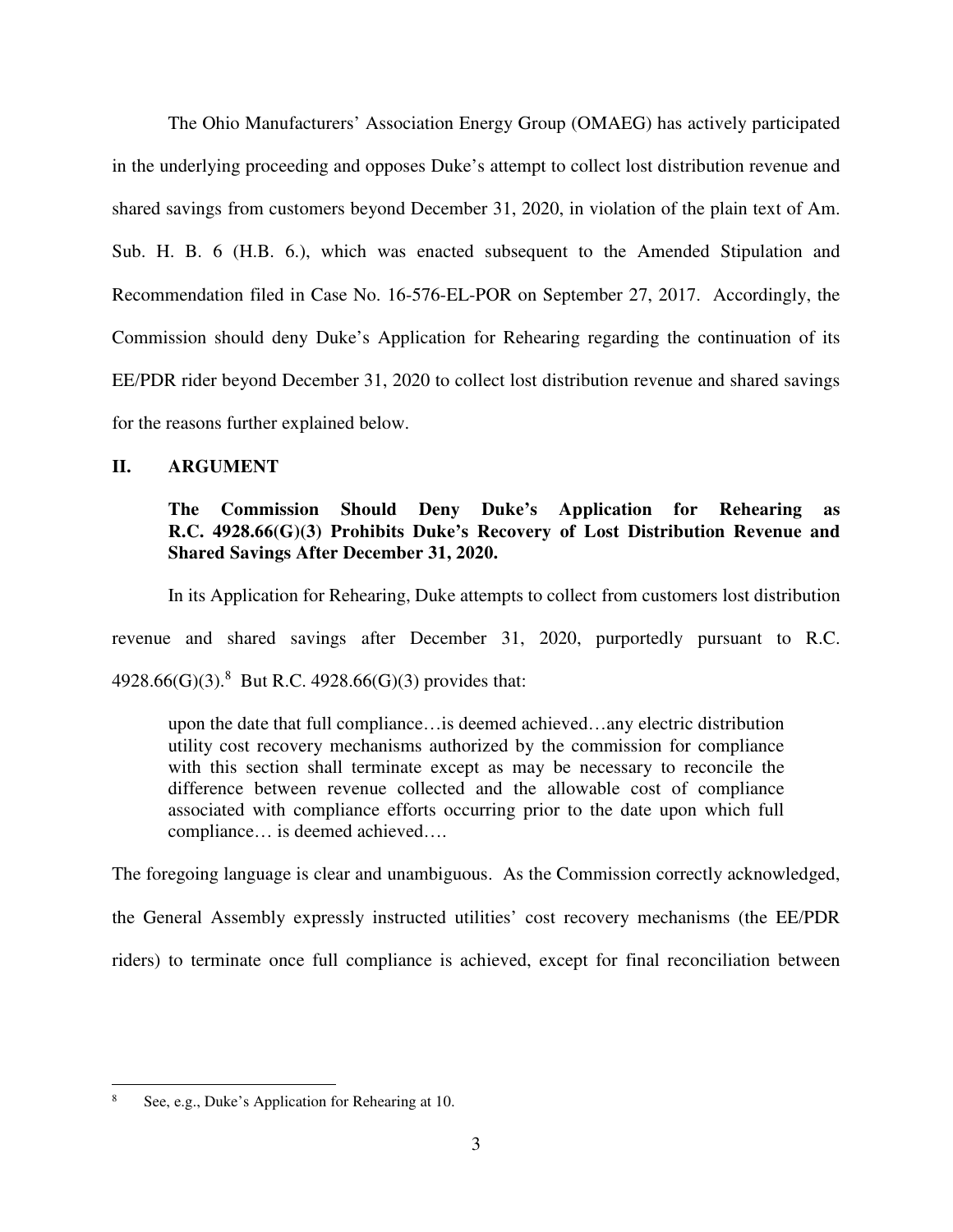revenue collected and the cost of compliance efforts.<sup>9</sup> As a creature of statute,  $10$  the Commission must adhere to the plain language of R.C. 4928.66(G)(3). Nonetheless, Duke impermissibly reads words into the statute that simply are not there and insists that R.C. 4928.66(G)(3) permits it to recover lost distribution revenue and shared savings through its EE/PDR rider after full compliance is achieved. If the General Assembly intended such a result, it would have included Duke's preferred language in the revised statutory section (R.C. 4928.66(G)(3)) in H.B. 6, but it did not do so. $^{11}$ 

However, even if R.C.  $4928.66(G)(3)$  was ambiguous, in the absence of statutory guidance the Commission is owed deference in its implementation of a statute.<sup>12</sup> The Commission specifically determined that lost distribution revenues are not a cost of compliance and therefore cannot be recovered under R.C. 4928.66(G)(3) once the EE/PDR riders terminate.<sup>13</sup> Notably, the Commission has previously determined "that certain other costs, including lost distribution revenue and interruptible tariff credits, although included in some EDUs' EE/PDR riders, *are not related to EDUs' compliance with the EE and PDR requirements*" and that "[t]he Commission believes that lost distribution revenue is a rate design issue related to how an EDU recovers its distribution costs, *rather than EE and PDR costs*."<sup>14</sup> Duke's interpretation is inconsistent with

<sup>&</sup>lt;sup>9</sup> Third Entry at  $\P$  57; Order at  $\P$  8, 11.

<sup>10</sup> *Penn Central Transportation Co. v. Pub. Util. Comm*., 35 Ohio St.2d 97, 298 N.E.2d 97 (1973).

<sup>11</sup> See *State ex rel. Colvin v. Brunner*, 120 Ohio St.3d 110, 2008-Ohio-5041, 896 N.E.2d 979, ¶ 45 ("we cannot generally add a requirement that does not exist in the Constitution or a statute"); *Wachendorf v. Shaver*, 149 Ohio St. 231, 237, 78 N.E.2d 370, 374 (1948) ("it is a general rule that courts, in the interpretation of a statute, may not take, strike or read anything out of a statute, or delete, subtract or omit anything therefrom.").

<sup>&</sup>lt;sup>12</sup> In re Application of Columbus S. Power Co., 128 Ohio St.3d, 2011-Ohio-1788, 947 N.E.2d 655, ¶ 68 (citing *Payphone Assn*. *v. Pub. Util. Comm*., 109 Ohio St.3d 453, 2006-Ohio 2988, 849 N.E.2d 4, ¶ 25).

<sup>13</sup> Third Entry at ¶ 57.

<sup>14</sup> *In the Matter of the Amendment of Chapters 4901:1-10 and 4901:1-21, Ohio Administrative Code, Regarding Electric Companies and Competitive Retail Electric Service, to Implement 2014 Sub.S.B. No. 310*, Case No. 14- 1411-EL-ORD, Finding and Order at ¶ 27 (December 17, 2014).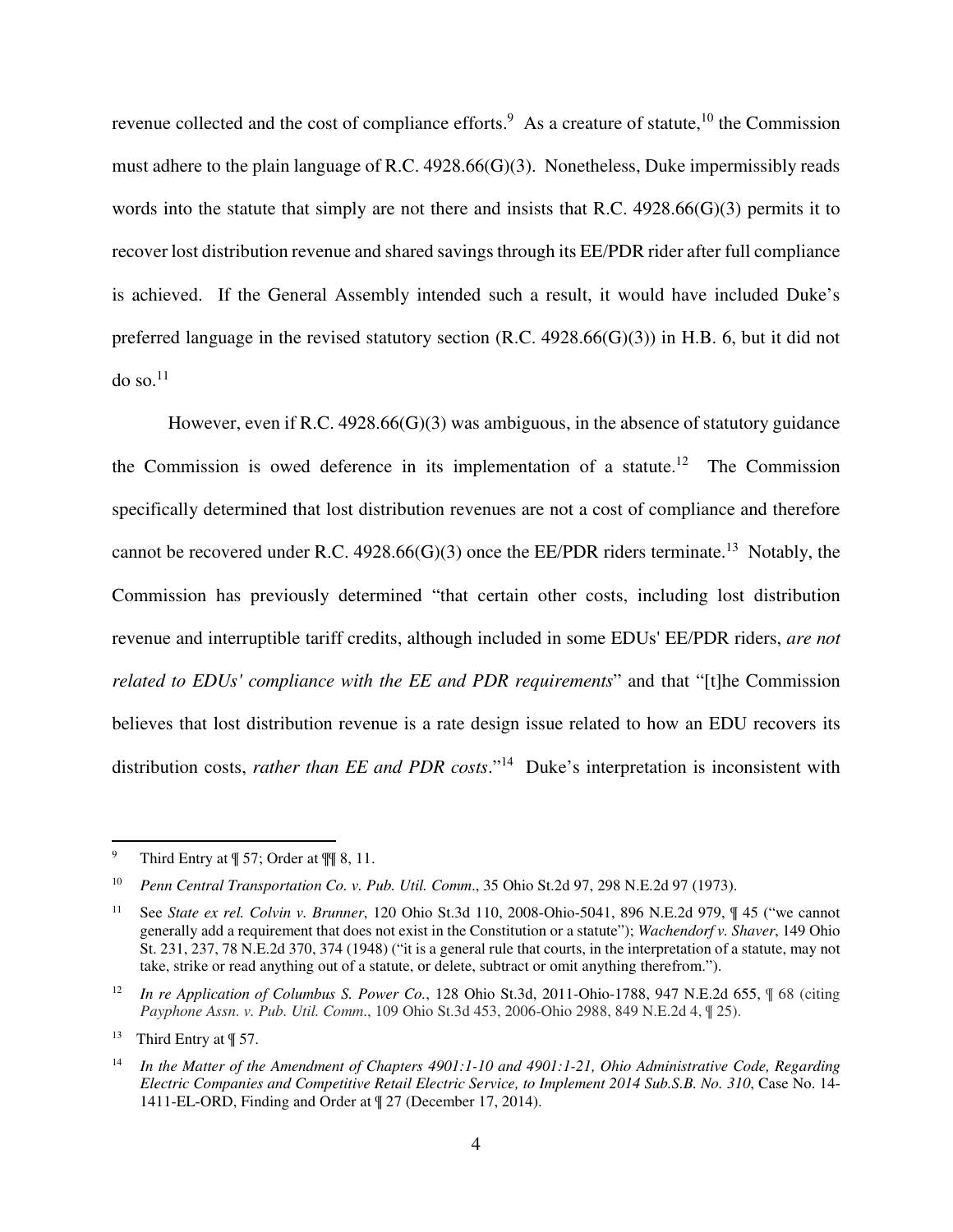both the Commission's precedent and traditional canons of statutory interpretation and should be rejected.

The same rationale can and should be applied to shared savings as it is profit and not an EE/PDR cost or a cost of compliance. There is no statutory basis to allow Duke to collect shared savings after December 31, 2020. Additionally, pursuant to the Supreme Court of Ohio's definition of shared savings in the *FirstEnerg*y Decision, shared savings are not a cost of compliance and instead are an incentive payment.<sup>15</sup> Thus, for similar reasons, the Commission should also clarify that Duke is prohibited from recovering shared savings after December 31, 2020.

In a final attempt to collect lost distribution revenue and shared savings from customers after December 31, 2020, Duke asserted that the Ohio Constitution prevents the Commission from limiting recovery for program years 2018 and 2019 pursuant to H.B  $6<sup>16</sup>$  Until deemed otherwise, the Supreme Court of Ohio has held that "[a]ll legislative enactments enjoy a presumption of constitutionality, and the courts must apply all presumptions and pertinent rules of construction so as to uphold, if at all possible, a statute or ordinance assailed as unconstitutional."<sup>17</sup> As explained below, Duke cannot overcome this presumption and its final assignment of error should be denied.

Section 28, Article II of the Ohio Constitution provides that:

The general assembly shall have no power to pass retroactive laws, or laws impairing the obligation of contracts; but may, by general laws, authorize courts to carry into effect, upon such terms as shall be just and equitable, the manifest intention of parties, and officers, by curing omissions, defects, and errors, in instruments and proceedings, arising out of their want of conformity with the laws of this state.

<sup>15</sup> *FirstEnergy* Decision at n.1.

See Duke's Application for Rehearing at 14-16.

<sup>17</sup> *State ex rel. Taft v. Franklin County Court of Common Pleas*, 81 Ohio St.3d 480, 481 692 N.E.2d 560 (1998) (citations omitted) (internal quotations omitted).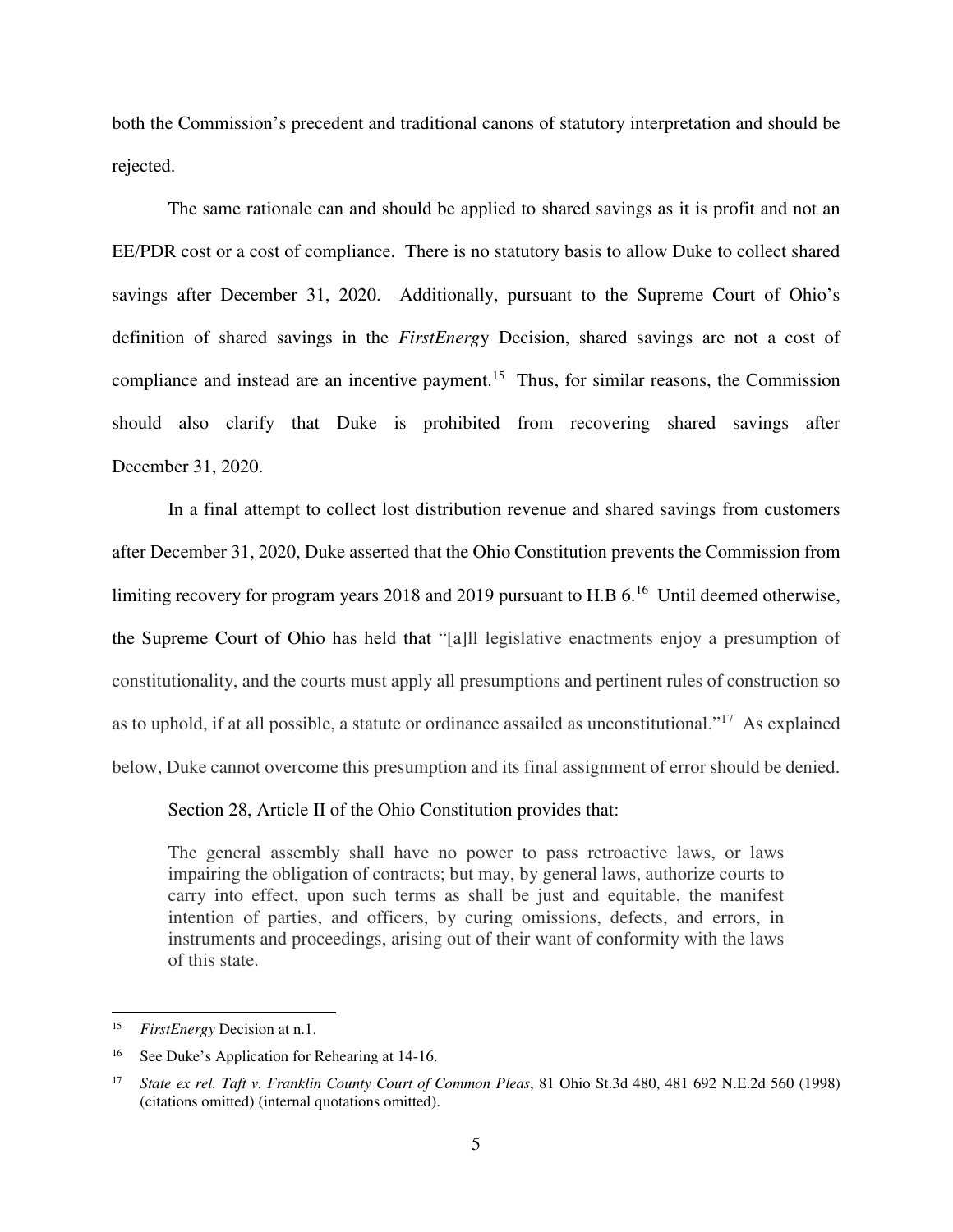The foregoing constitutional provision prohibits the retroactive application of legislation when it impairs a vested right.<sup>18</sup> "A right also cannot be characterized as vested 'unless it constitutes more than a 'mere expectation or interest based upon an anticipated continuance of existing laws."<sup>19</sup> While lost distribution revenue and shared savings may have been incidental benefits to Duke and the other EDUs, they cannot be said to be the primary purpose of R.C. 4928.66. If the General Assembly intended to confer lost distribution revenue and shared savings as a vested right to EDUs, R.C. 4928.66 would have included a provision stating so.<sup>20</sup> Consequently, Duke does not possess a vested right to shared savings or lost distribution revenue and cannot successfully state a claim of retroactivity under Section 28, Article II of the Ohio Constitution.

#### **III. CONCLUSION**

 $\overline{a}$ 

For the aforementioned reasons, the Commission should deny Duke's Application for Rehearing.

Respectfully submitted,

/s/ *Kimberly W. Bojko* Kimberly W. Bojko (0069402) (Counsel of Record) Carpenter Lipps & Leland LLP 280 North High Street, Suite 1300 Columbus, Ohio 43215 Telephone: (614) 365-4100 bojko@carpenterlipps.com

(willing to accept service by e-mail)

*Counsel for the Ohio Manufacturers' Association Energy Group* 

<sup>18</sup> *State ex. Rel. Jordan v. Indus. Comm*, 120 Ohio St.3d 412, 2008-Ohio-6137, 900 N.E2d 150, ¶ 14.

<sup>19</sup> Id. at ¶ 9 (citing *Roberts v. Treasurer*, 14 Ohio App.3d 403, 411, 770 N.E.2d 1085 (2001); *In re Emery*, 59 Ohio App.2d 7, 11, 291 N.E.2d 746 (1978)).

<sup>20</sup> See, e.g., *Washington Cty. Taxpayers Assn. v. Peppel*, 78 Ohio App. 146, 155-56, 604 N.E.2d 181 (4th Dist.1992).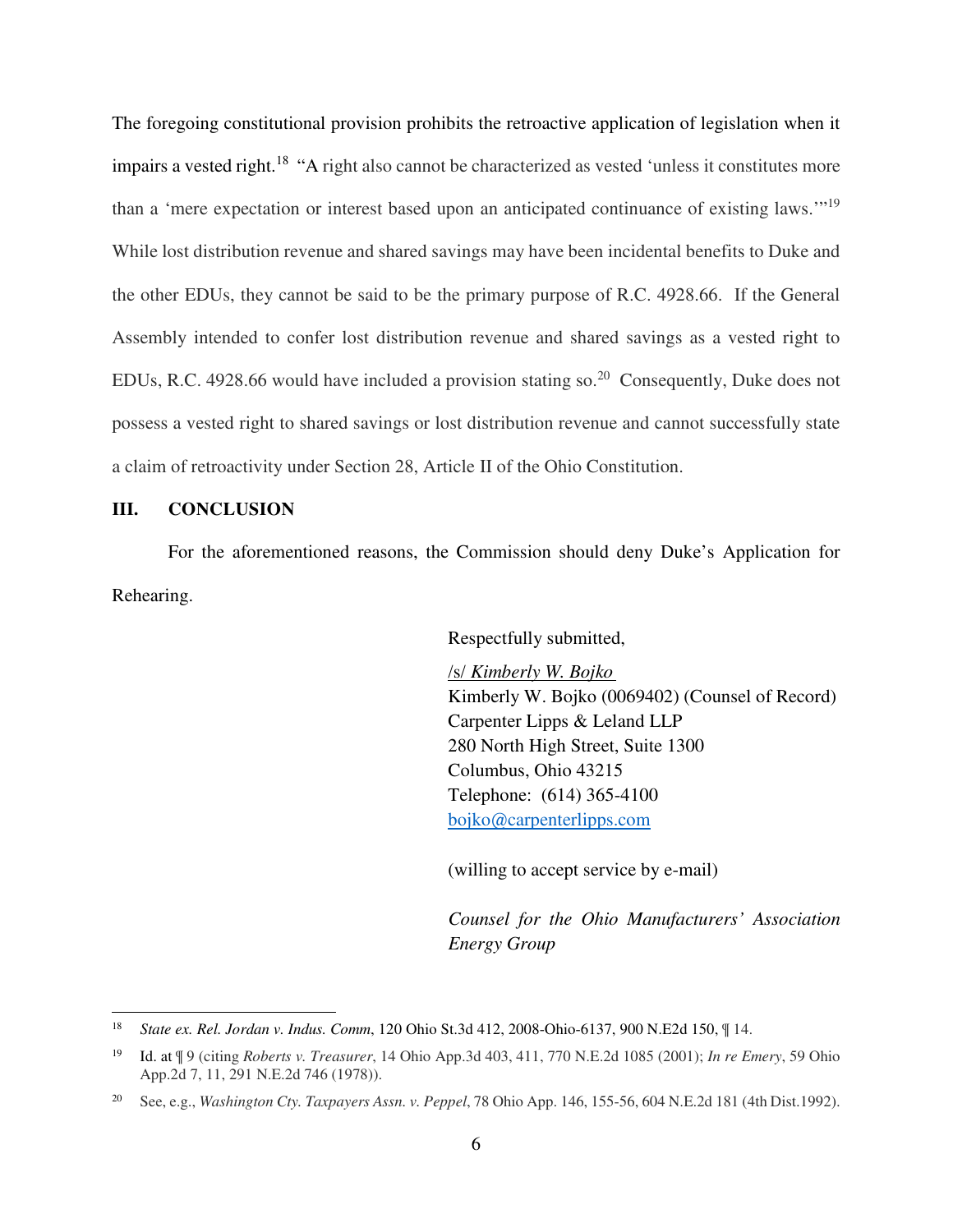#### **CERTIFICATE OF SERVICE**

The Public Utilities Commission of Ohio's e-filing system will electronically serve notice of the filing of this document on the parties referenced on the service list of the docket card who have electronically subscribed to the case. In addition, the undersigned hereby certifies that a copy of the foregoing document also is being served via electronic mail on December 28, 2020 upon the parties listed below.

> /s/ *Kimberly W. Bojko* Kimberly W. Bojko

*Counsel for the Ohio Manufacturers' Association Energy Group* 

#### **Case No. 16-574-EL-POR**

stnourse@aep.com mpritchard@mwncmh.com jfinnigan@edf.org joliker@igsenergy.com mleppla@theoec.org callwein@keglerbrown.com john.jones@ohioattorneygeneral.gov Natalia.messenger@ohioattorneygeneral.gov cmooney@ohiopartners.org mfleisher@dickinsonwright.com fdarr@mwncmh.com tdougherty@theOEC.org rdove@keglerbrown.com cendsley@ofbf.org lcurtis@ofbf.org amilam@ofbf.org dborchers@bricker.com dparram@bricker.com paul@carpenterlipps.com christopher.healey@occ.ohio.gov

**Case No. 16-576-EL-POR**  John.jones@ohioattorneygeneral.gov paul@carpenterlipps.com jfinnigan@edf.org rdove@keglerbrown.com mwarnock@bricker.com dborchers@bricker.com callwein@keglerbrown.com cmooney@ohiopartners.org tdougherty@theOEC.org fdarr@mwncmh.com mpritchard@mwncmh.com joliker@igsenergy.com dparram@bricker.com mfleisher@dickinsonwright.com Rocco.dascenzo@duke-energy.com Larisa.vaysman@duke-energy.com christopher.healey@occ.ohio.gov

Attorney Examiner: Lauren.augostini@puco.ohio.gov

Attorney Examiner:

Lauren.augostini@puco.ohio.gov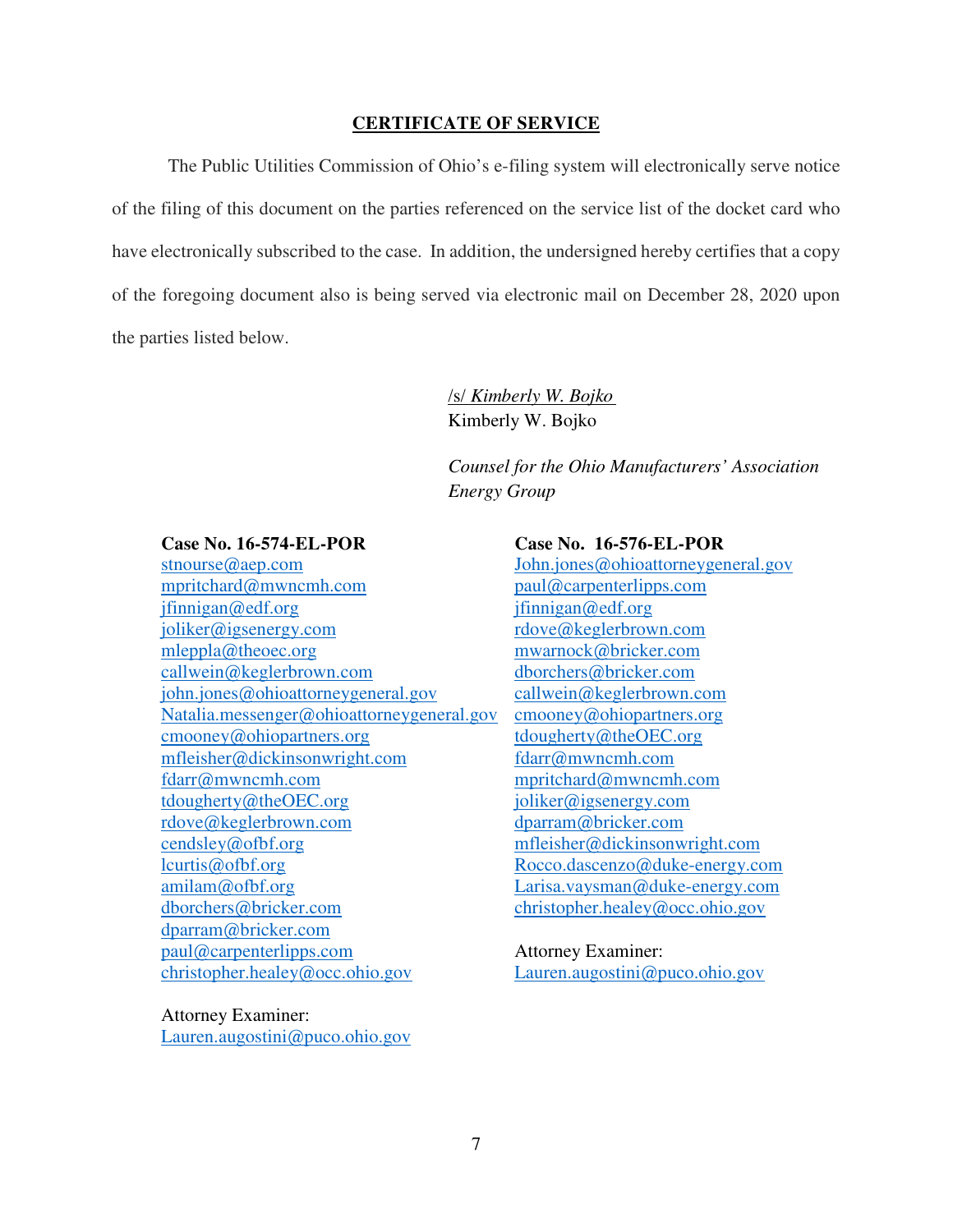## **Case No. 16-743-EL-POR**

John.jones@ohioattorneygeneral.gov Natalia.messenger@ohioattorneygeneral.gov tdougherty@theOEC.org mleppla@theoec.org mwarnock@bricker.com dborchers@bricker.com dparram@bricker.com mpritchard@mwncmh.com sechler@carpenterlipps.com callwein@keglerbrown.com cdunn@firstenergycorp.com eostrowski@firstenergycorp.com leiterr@firstenergycorp.com Kjklaw@yahoo.com mrgladman@jonesday.com stostado@jonesday.com jfinnigan@edf.org rdove@keglerbrown.com paul@carpenterlipps.com rkelter@elpc.org joliker@igsenergy.com rendris@firstenergycorp.com swilliams@nrdc.org christopher.healey@occ.ohio.gov

#### **Case No. 17-1398-EL-POR**

John.jones@ohioattorneygeneral.gov dborchers@bricker.com dparram@bricker.com eakhbari@bricker.com Michael.schuler@aes.com paul@carpenterlipps.com fdarr@mwncmh.com mpritchard@mwncmh.com tdougherty@theOEC.org mleppla@theOEC.org joliker@igsenergy.com mfleisher@dickinsonwright.com rdove@keglerbrown.com christopher.healey@occ.ohio.gov

Attorney Examiner: Lauren.augostini@puco.ohio.gov

#### Attorney Examiner:

Lauren.augostini@puco.ohio.gov